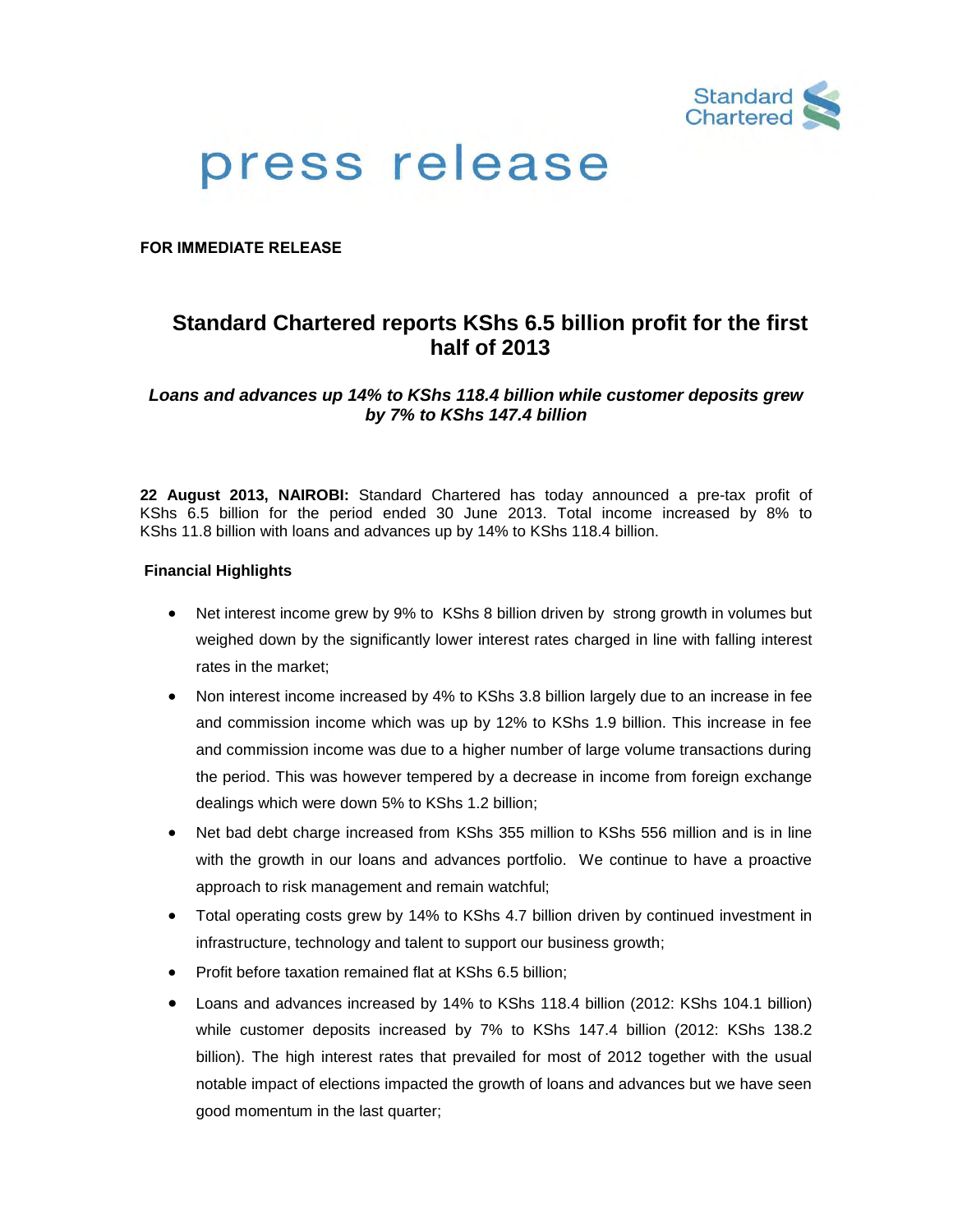Our investment in government securities increased from KShs 36 billion to KShs 65.9 billion on the back of significant growth in customer deposits and overall growth in the balance sheet boosted by the capital injection through the rights issue and profit retentions.

Non-performing loans were KShs 3.8 billion compared to KShs 2.0 billion in 2012**.** This translates to 3.1% of gross total loans compared to 1.7% in 2012. The quality of the asset book remains good and is well diversified and conservatively positioned. Wholesale Banking loans continue to remain well diversified and largely short tenor. The consumer book is predominantly secured and we have selectively grown our unsecured portfolio.

Richard Etemesi, Managing Director and Chief Executive Officer, Standard Chartered, said:

*"Business momentum has continued to pick pace compared to Q4 of 2012 and Q1 of 2013 and we remain confident in the outlook for the business in the second half of 2013. Our costs are 4%*  lower than what we achieved in Q1 2013 as we focus on driving cost efficiencies across the *business. Our revenues in Q2 2013 were particular pleasing as these were up 19% on Q1 2013. The business continues to demonstrate underlying strength and diversity, with the economic outlook brightening. Real GDP expanded from 4.4% in 2011 to 4.6% in 2012 and there is positive sentiment in 2013 for a 5.7% growth in GDP. We will continue to look for opportunities and take advantage of these to build and grow our business. The Bank is in great shape, has good momentum, and is well positioned for the future."*

# **Note to Editors:**

#### **Standard Chartered Bank in Kenya**

Standard Chartered Bank Kenya Limited was established in 1911 with the first branch opened in Mombasa Treasury Square.

Today, 102 years later, Standard Chartered Bank is one of the leading Banks in Kenya, with an excellent franchise. It has a total of 34 branches spread across the country, 97 automated teller machines (ATMs) and 1,900 employees.

Standard Chartered Bank Kenya Limited has local shareholding of about 25%, comprising about 32,000 shareholders. It is a publicly quoted company on the Nairobi Securities Exchange since 1989.

Our capital, deposit base, and lending portfolio is reported in Kenya Shillings, and we offer a variety of local and foreign currency accounts, both deposit and loan, to our customers. We are also one of the leading lenders to the Kenyan agricultural sector.

Further underpinning its importance, Standard Chartered Bank Kenya Limited hosts the regional Shared Service Centre hub supporting the Bank's technology operations in Uganda, Tanzania, Zambia and Botswana and South Africa on a real time basis.